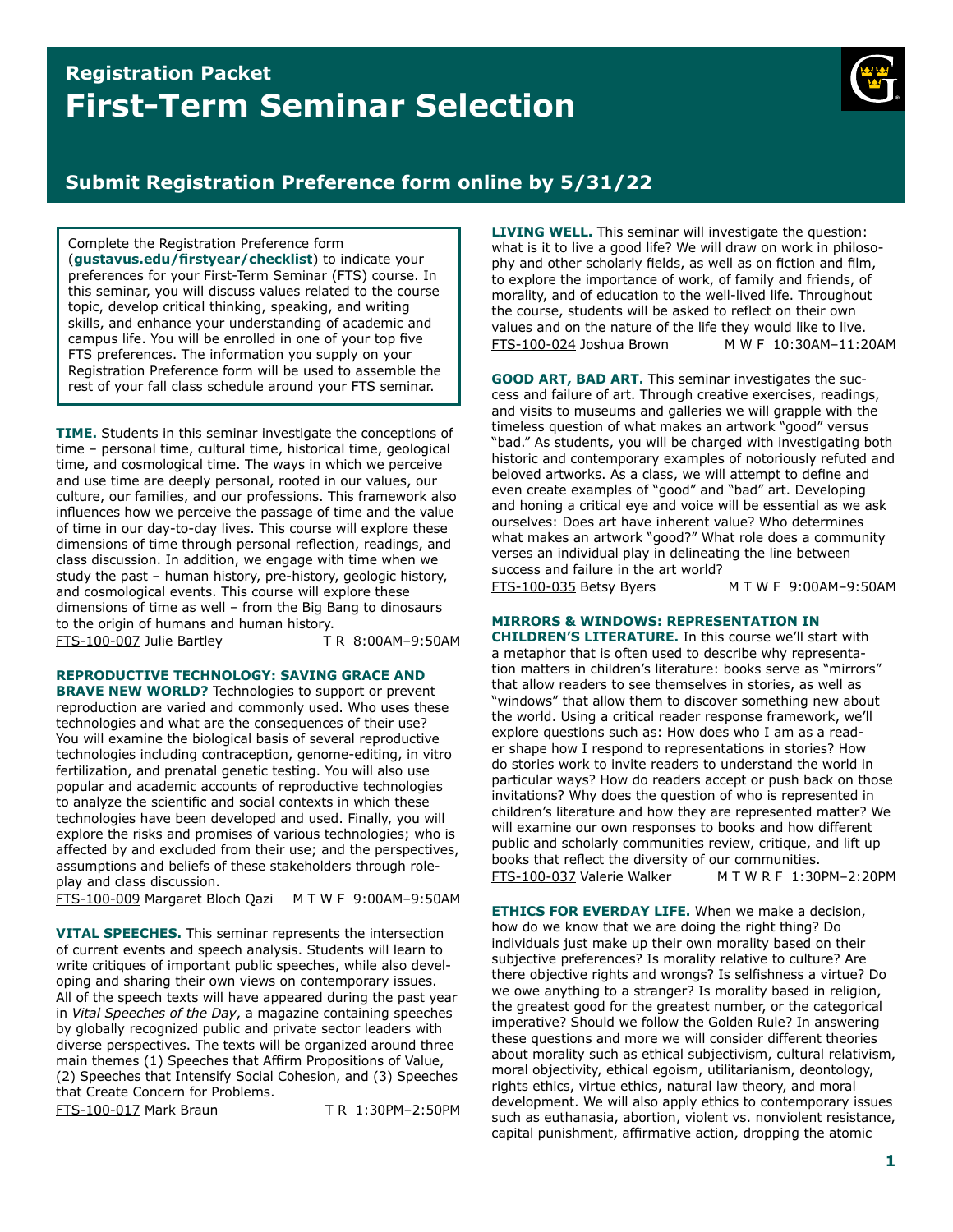bomb, world hunger, and human experimentation, among others. Students will consider their own view of morality and how that guides their own moral development. FTS-100-045 Lori Carsen Kelly M T W F 10:30AM–11:20AM

**NERO: EMPEROR, ARTIST, AND ANTI-CHRIST.** This

course looks at the many-sided figure of Rome's fifth emperor. the cultural life that he fostered and its legacy in later eras. Students in this course will consider (1) the genesis of Nero's reputation as a tyrant and Christianity's frst imperial persecutor; (2) Nero's role as Emperor, especially in provoking the Jewish War that would eventually end in the destruction of the Temple at Jerusalem; fnally (3), the literary and philosophical responses to Nero's increasingly authoritarian rule, both in his own day and later tradition.

FTS-100-052 Seán Easton M T W F 8:00AM–8:50AM

**WHY MULTI MATTERS: MULTILINGUAL & MULTI-**

**LITERATE IN THE 21ST CENTURY.** Why does being **ATE IN THE 21 Multi(cultural) matter in the world today? We might call** ourselves multilingual or multicultural, but why are such terms important? How is being multi an asset and why is it sometimes looked down upon? This semester, we'll I investigate what it means to be "multi" in U.S. culture, focusing on Minnesota with its diverse cultures including First Peoples, Hmong, Latinx, and Somali. We examine migration and race in the USA. NOTE: This section is reserved  $\boxed{\phantom{\text{f}}\text{for students who identify as multilingual (grew up using}\quad}$ another language in addition to English).

| <u>FTS-100-053</u> Thia Cooper M W R F 1:30PM-2:20PM |

#### **A PLACE CALLED HOME: BUILDING INTEGRATED COM-**

**MUNITIES.** What brings people together? Ask yourself: In which communities do you feel a sense of belonging? In which do you feel you do not belong or are excluded? Were you ever made uncomfortable by how cafeteria tables were arranged at school, separated by color, place of origin or status? Through the study of various community building strategies, we will learn how to foster inclusive and equitable societies, both at a micro level (our classroom, our campus) and macro level (the Midwest, our country, the world). In this class expect to learn about intersectionality, identity politics, racial construction, and privilege as we discuss U.S. racial minorities, multiculturalism and migration.

FTS-100-080 Angelique Dwyer M T R F 9:00AM–9:50AM

#### **USE YOUR WORDS: THINKING, TALKING AND WRITING**

**ABOUT ECONOMICS.** This seminar investigates many of the most critical economic and social issues of our time. These issues include the impact on the economy of a pandemic crisis, Climate Change, Health Care, Income and Wealth Inequality, the Cost of Higher Education and whether a Global Financial Crisis can happen again. We will also discuss additional issues they are revealed by current events or as they are suggested by class members. We will critically explore these issues using the "Big Ideas" of economics which include the reality of tradeoffs and opportunity cost, how incentives infuence choices, the power of trade, the importance of social institutions, how markets are often, but not always, useful for organizing economic activity, and how markets sometimes fail and require some help from government.

FTS-100-087 Paul Estenson M T W F 8:00AM–8:50AM

#### **ONE THIRD OF YOUR LIFE: THE SCIENCE AND VALUE**

**OF SLEEP.** We spend one-third of our lives in a state of mind (and body) that we are only just beginning to understand. This seminar will introduce students to the science and value of sleep through the investigation of the neurobiology of sleep, the role of sleep in optimizing the cognitve, emotional and motor performance of the individual, and the variety of costs suffered by a sleep deprived society. A number of important questions will be addressed including: What is the function of sleep and dreams? What is happening in our brain when we sleep and when we experience dreaming? How does sleep change across the human lifespan? How can we apply what we know about the science of sleep to improve the treatment of sleep disorders such as insomnia and narcolepsy? How might an insufficient quantity and quality of sleep contribute to the development of diseases such as Alzheimers, cancer and type 2 diabetes?

FTS-100-089 Mike Ferragamo M T W R 11:30AM–12:20PM

**IDENTITY AND ACTION.** The questions quiding this class will focus on discovering and exploring those deep convictions which lie behind identity and action. We will look at how our convictions about what is morally true are formed; we will consider how we hold and are shaped by these underlying convictions; and we will ask how we "know," and why we trust, that some things matter—why we believe, often deeply, that particular choices are morally "right" while others are not. We will consider what gets in the way of our acting with integrity, according to those convictions that defne us. Finally, we will consider how we can remain true to who we are even as we welcome different belief systems that appear to challenge our own.

FTS-100-119 Mary Gaebler M T W F 1:30PM–2:20PM

## **ANCIENT AND MODERN ODYSSEYS: LOVE, LOSS, AND**

**TRANSFORMATIONS OF IDENTITY.** Who are you? How are your identity and values shaped by your connection to people and place? This course focuses on the theme of journeys and identity transformation. Using Homer's Odyssey as a jumping off point, students will engage with ancient Greek and Roman as well as modern literary and artistic work for self-refection, exploration of values, and personal development as they journey through college. Students will create a vibrant and collaborative cohort by engaging in class discussion, writing about personal experiences, crafting presentations, and refecting critically on individual and communal values. FTS-100-148 Yurie Hong M T W F 9:00AM–9:50AM

**CLIMATE CHANGE AND ENERGY USE.** Currently, the United States, and most of the world meets the majority of its energy needs through fossil fuels (oil, coal, natural gas). There is growing concern about climate change and other environmental effects from burning fossil fuels. Conventional supplies of these fuels are rapidly diminishing, and at the same time there has been extraordinary growth due to utilization of unconventional sources such as tar sands and hydraulic fracturing (fracking). Some are calling on expansion of these sources to try to achieve energy independence, while other voices want to greatly limit production to mitigate climate change. We will investigate the evidence that indicates that climate change is happening, and the current and long-term implications. We will also explore the feasibility of minimizing climate change impact through energy conservation and by shifting from fossil fuels to alternative energy sources such as nuclear, solar or wind energy.

FTS-100-151 Tom Huber M T W F 9:00AM–9:50AM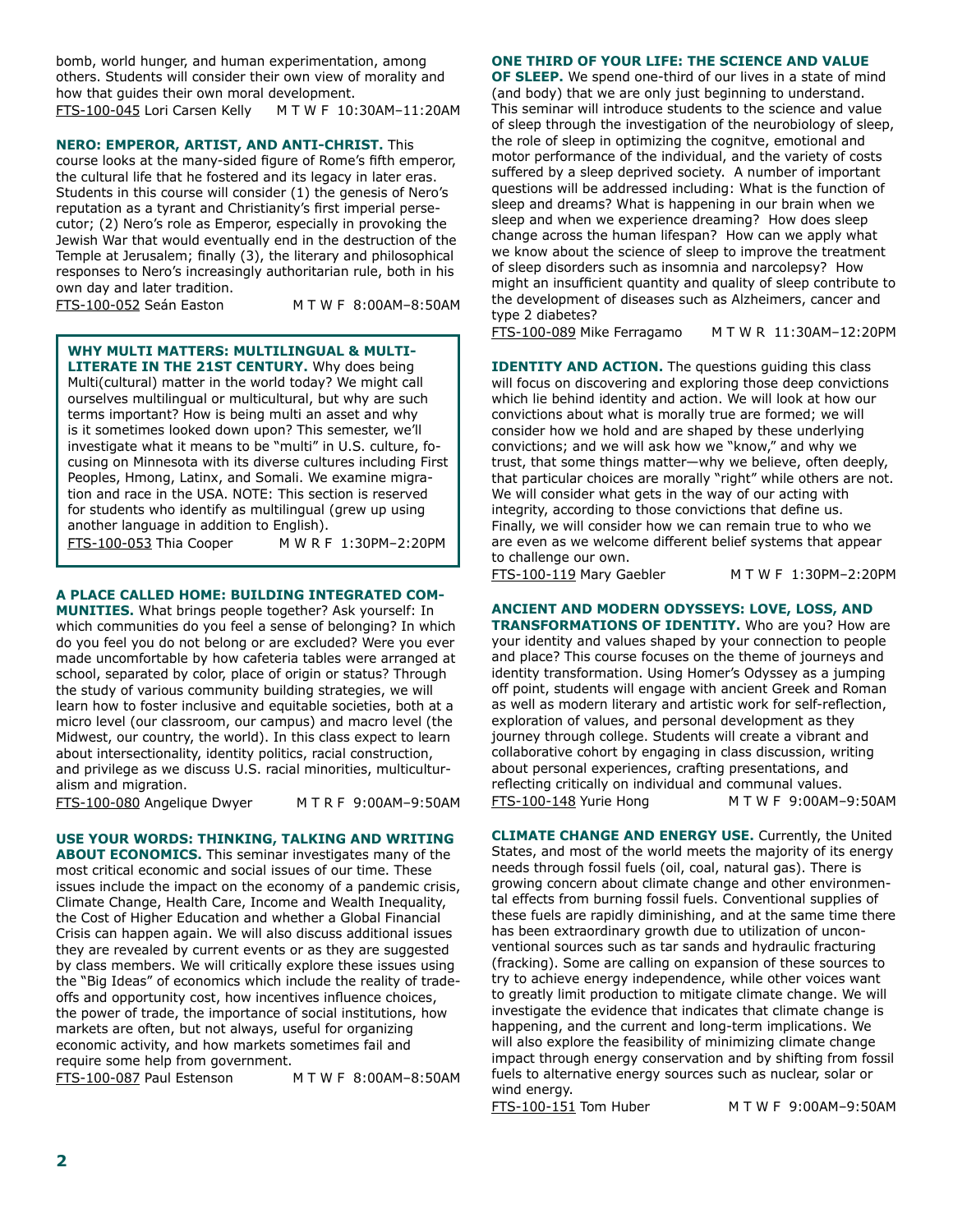**DO THE RIGHT THING: MLK AND MALCOLM X.** "Taking Spike Lee's acclaimed 1989 flm *Do the Right Thing* as its jumping off point, this course explores the lives, contexts, and legacies of the two most important Black leaders in the post-WW II United States: Dr. Martin Luther King, Jr., and Malcolm X. It reveals the two leaders as far more complicated, interesting, signifcant, and alike than the media, many textbooks, and much commentary then and now suggest. Among the questions explored are what made both men radical and reviled in their day, how did they refect and shape their historical contexts, how were their lives, thought, and activism both different and similar, how have they been understood and remembered (accurately and not), and what is their signifcance to our own times? We will explore these questions through written texts, flms, and other images. FTS-100-176 Gregory Kaster M T W F 1:30PM–2:20PM

**#COLLEGE.** Long before you submitted your application **FOULLEGE.** Long before you submitted your application essay or took your first campus tour, you probably had some pretty good ideas about what college life would be like. Most of that knowledge came to you through the media: TV shows, social media posts, news articles, even those glossy college "viewbooks." But the media can offer  $\Box$  mixed messages: Is college ivy-covered buildings and  $\vert$  dusty old libraries, or is it late-night pizza and tail-gating at  $\vert$ football games? Is it the pathway to a prosperous career or a slippery slope to endless student debt? In this seminar,  $\vert$  we will dive into media messages about college to analyze how they shape the way college students think and act.  $\mathsf{I}$  experts from across campus will neip us separate racts from myths—and give the inside scoop on how to survive and thrive in your first semester and beyond. NOTE: This  $\frac{1}{2}$ is a special FTS section reserved for students who have  $\vert$  identified themselves as first-generation (parents/legal guardians have not completed a 4-year college degree) and will be taught by a professor who is also a first-generation college student. First-gen students interested in Franching the opportunities and chanenges of college life<br>alongside students with similar first-gen backgrounds Experts from across campus will help us separate facts exploring the opportunities and challenges of college life should consider registering for this FTS. FTS-100-192 Martin Lang M W 2:30PM–4:20PM

**BEAUTY AND JUSTICE.** Is beauty the handmaiden of the privileged; does it distract us from greater social causes or does the experience of beauty prompt us towards ethical fairness and a greater concern for justice in society? How do various positions on beauty affect our perceptual, moral and emotional lives? By engaging in a variety of arguments and primary source readings from a range of perspectives the class will study how themes and attitudes about beauty in politics, humanities, the sciences and in our culture as a whole have evolved.

FTS-100-208 Kristen Lowe T R 12:30PM–2:20PM

**DISCOVERING ARTS IN COMMUNITY.** Arts are all around us and can offer us experiences through dance, theater, visual arts, and music. As observers and audience members, we will explore and experience the arts community at Gustavus and connect what we discover to communities we love. Students will have opportunities to visit rehearsals/classes and attend performances/presentations, choosing from a wide variety of offerings on campus. In this seminar, students will discuss values related to the course topic, develop critical thinking, speaking, and writing skills, and enhance their understanding of academic and campus life.

FTS-100-227 Karrin Meffert-Nelson M W R F 8:00AM–8:50AM

**THE WAR ON DRUGS IN FILM AND LITERATURE.** This

course explores the issue of drug trafficking by contrasting its different representations in cinema, television, academic research, official policy making, and journalism. This course will enable students to trace transnational and global issues, such as migratory trends, international military intervention, criminalization and decriminalization of specifc agricultural and chemical goods, etc. Students will also participate in a group dynamic where they will play the role of a drug lord, political leader, journalist, or specifc constituencies affected by this problem.

FTS-100-228 Carlos Mejia M T W F 10:30AM–11:20AM

**POP MUSIC, U.S.A.** This course examines American culture through the study of popular music. Students will develop the skills necessary to express, both orally and in writing, a critical understanding of American pop culture. Writings designed to elevate consideration of mindset, career, and purpose are also included, providing insight into the personal choices we make within the daily torrent of societal pressure. With popular culture providing a contrasting edifce for our thinking, we will work to come near our goal of leading a self-examined life. FTS-100-239 Scott Moore T R 10:30AM–11:50AM FTS-100-242 Scott Moore T R 12:00PM–1:20PM

**SCANDINAVIAN FOLK AND FAIRY TALES.** Scandinavian folk and fairy tales have been translated and shared around the world for hundreds of years. Writers like Denmark's Hans Christian Andersen's fairy tales have been banned in some political regimes and settings, but also borrowed and reproduced (with substantial alterations) in others. These translated variations have shaped the minds and lives of people across the globe. But what are the changes that have been made to these tales on stage, on screen, online, on the page, and what cultural and human values lie more deeply at the earliest versions of this region's folk and fairy tale traditions? Throughout the semester, we will investigate the varying versions of Nordic folk and fairy tales by reading fairy tales and folk tales from across the Nordic world. Our focus will center on the fairy tale, legend, and fabliaux genres, and employ different theories and approaches, including disability studies, feminist, Indigenous, psychoanalytic, and queer studies, among others, to help us gain greater understanding of these tales and their narrative functions. By the semester's end we will investigate the folk and fairy tales of our own lives, and close our semester together with a final group project that explores intersections of folk and fairy tale traditions from across the globe. FTS-100-240 Kjerstin Moody T R 2:30PM–4:20PM

**THE GOOD LIFE.** Ask most people if they want to live a good life, and they will answer with a resounding, "yes!" Push them a little further to elaborate on what's included in that life and they will offer some descriptions and highlight certain features. Compare individuals' conceptions of a good life and there will be some similarities and dissimilarities. Start to compare across time periods and cultural epochs and those similarities and dissimilarities are really fascinating. In this course, we will cruise around China in 500 BCE over to ancient Greece in 300 BCE and end up in the United States in the 20th century! Think of this course as one big platter of philosophical samples about the good life.

FTS-100-250 Peg O'Connor T R 8:30AM–9:50AM